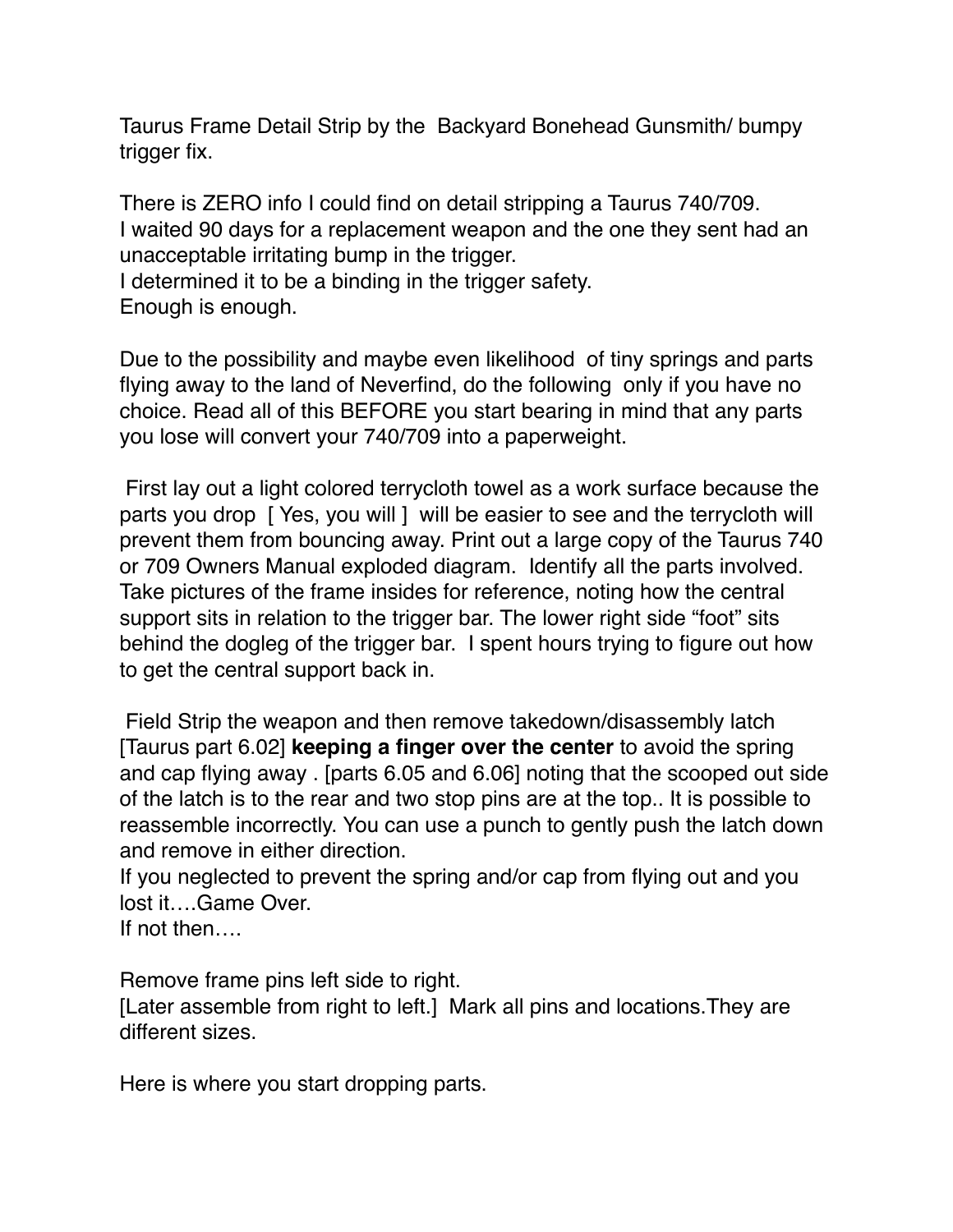Gently lift and pry the front central support [4.06] and rear mechanism support [5.01]

As you lift out he rear block [mechanism support], try to keep as many parts [ 5.03, 5.05, and 5.09] in place as you can by holding the sides as you lift. They are likely to drop anyway.

The thumb safety spring will likely stay in its hole. It is the tiny safety spring ball which you are most likely to lose .The disconnector goes flat side in over a pin in case it falls off. The front block or central support only has the slide stop and spring to worry about.

If the safety ball has not fallen out on its own, remove it now and set it somewhere safe.

Remove the disconnector [5.09] and lift up vertically and gently twist the trigger bar so you can remove it from the rear block [mechanism support.] Now the trigger bar no longer connects the two support blocks.

I did not remove the sear, spring, pin and ejector. I was already sweating bullets and had no need to polish the sear or replace the ejector. That stuff is pretty much straightforward anyway.

At this point, I turned my attention to the trigger group and took a tiny diamond file and removed a bit of material from the trigger safety [4.03] where it contacted the tab on the trigger bar. I filed enough to remove the bump but still left the trigger safety functional.

Half done now reassemble.

Twist and finagle the trigger bar back into the rear block.

Put the safety spring and ball back in and use the safety lever to hold it. Put the disconnect back in place flat side in [with the hole over the post]. Hold it.

Allow the trigger to drop in the hole while holding all the rear parts together. Slide all the rear mechanism parts into the frame. [You will be holding the mechanism block containing the safety, ball and spring on one side and holding the disconnector on the other.]

Push everything down until it will all stay in the frame.

Next if the slide catch and spring fell off, put the spring into the hole and slot in the central support block.

The hole in the catch goes inside the block and use a tool or pin to flip the